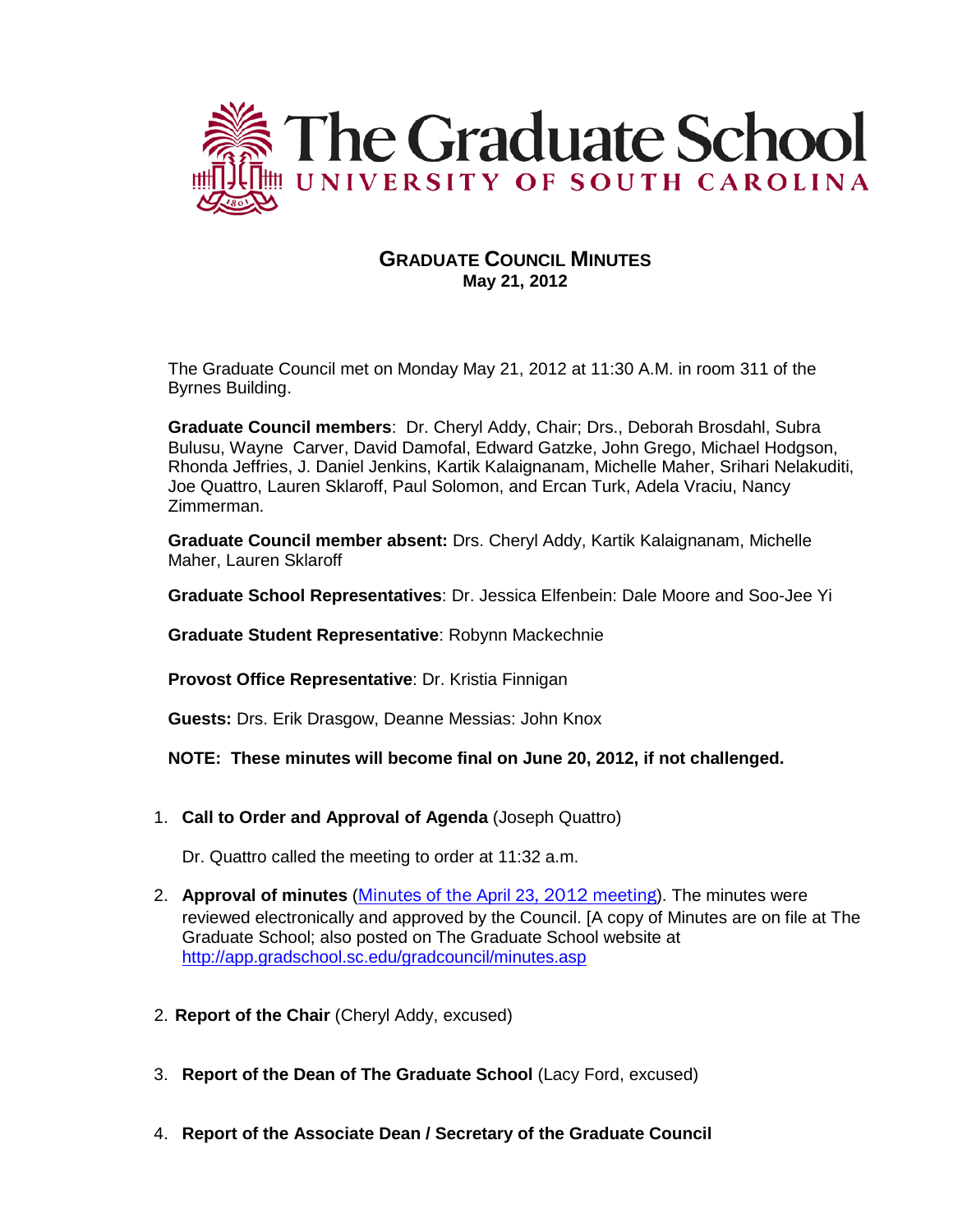## (Nancy Zimmerman)

Dr. Zimmerman announced the new members of Council for the 2012-2013 academic year:

## **New Members of Council:**

 Deanne Messias – Nursing Erik Drasgow – Educational Studies John Knox – Graduate Student Association Representative Stacy Fritz – Exercise Science and Physical Therapy Minuette Floyd – Art Tracey Weldon – English Terrrance Weik - Anthropology

5. **Report of the Graduate Student Association Representative** (Robyn Mackechnie)

No report

6. **Report of the Academic Policy and Practices Committee** (Joseph Quattro)

No report

7. **Report of the Committee on 500/600 Level Courses, Distance Education, and Special Courses** (Nancy Zimmerman)

**500-600 Level course approvals:** BIOL 553 – new ENGL 616 – new PSYC 503 [=PHRM 513] – cross-listing and prerequisite ECIV 580  $-$  new COMD 502 – prerequisite COMD 504 – prerequisite COMD 570 [=LING 570] – prerequisite LING 570 [=COMD 570] – prerequisite HPEB 540 [=PHAR 522, PHRM 626] – title, cross-listings and description HPEB 553 – prerequisite SOWK 668 – new ECHE  $574 - new$ BIOL 541 [=CHEM 550] – title and description CHEM 550 [=BIOL 541] – title and description BIOL 541L [=CHEM 541L] – title CHEM 550L [=BIOL 541L] – title BIOL 662 – new PSYC 506 [=LING 567] – prerequisite LING 567 [=PSYC 506] – prerequisite STAT 512 – description STAT 513 – description WGST 621 [=HPEB 621] – new HPEB 621 [=WGST 621] – cross-listing  $ECON 510 - new$ 

**DED approvals:** [EDEC 740](http://app.gradschool.sc.edu/includes/filedownload-public.asp?location=E:\GMS\GRADCOUNCIL\2011\DEDEDEC740_201211.pdf&file_name=DEDEDEC740_201211.pdf)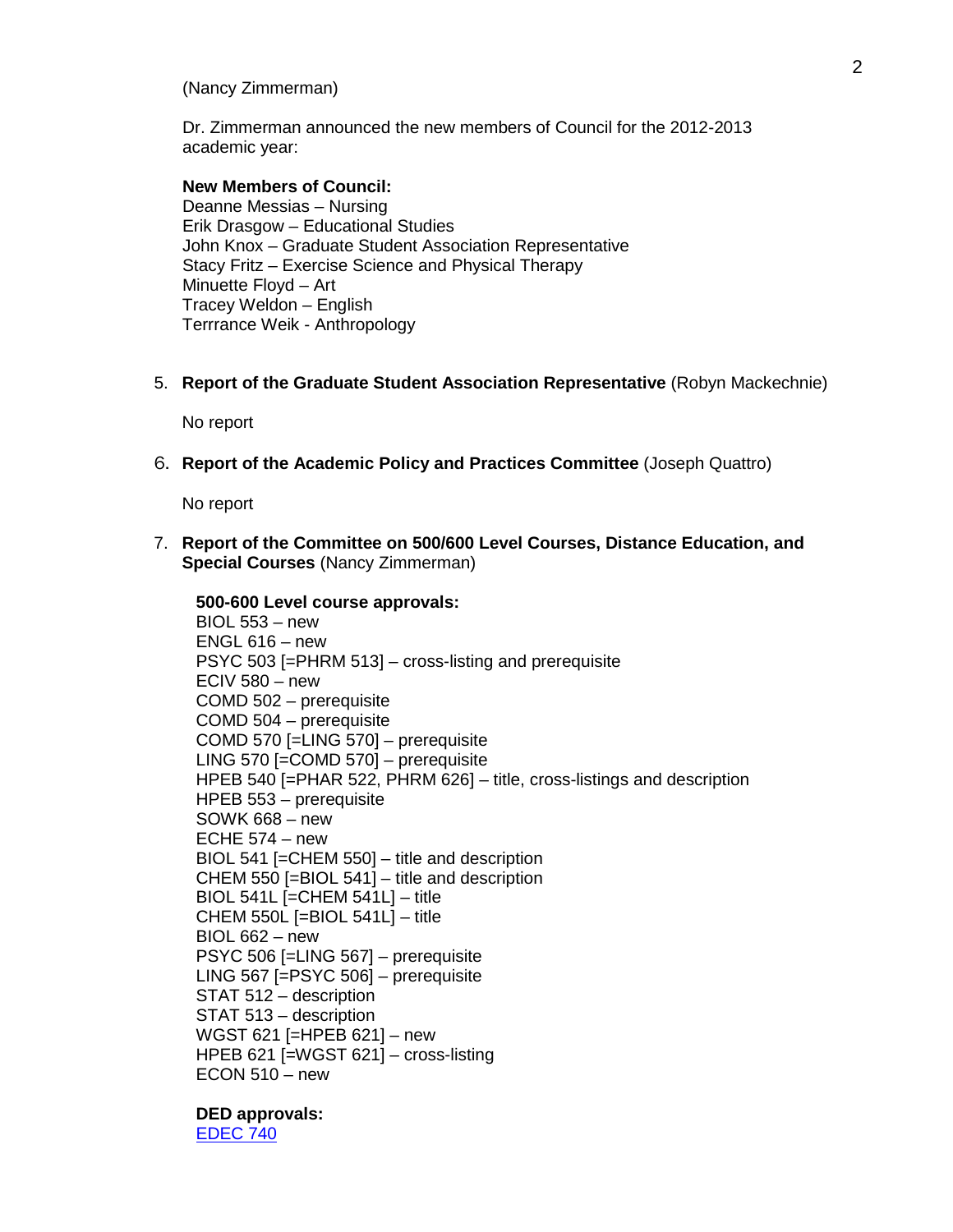### [EDHE 830](http://app.gradschool.sc.edu/includes/filedownload-public.asp?location=E:\GMS\GRADCOUNCIL\2011\DEDEDHE830_201241_Redacted.pdf&file_name=DEDEDHE830_201241_Redacted.pdf)

## 8. **Fellowships and Scholarships Committee** (Wayne Carver)

 Summer Dissertation Awards: Iftheker Khan Alison McLetchie Jamie Boyle Jennifer Steiner Marwa (Amy) Foreman

9. **Report of the Science, Math, and Related Professional Program Committee** (John Grego)

## **ARNOLD SCHOOL OF PUBLIC HEALTH**  *Communication Sciences and Disorders*  Course Change Proposal:

#### **APPROVED**

- From: [COMD 700 Advanced Seminar in Speech and](http://app.gradschool.sc.edu/includes/filedownload-public.asp?location=E:\GMS\GRADCOUNCIL\2011\CCPCOMD700_201241.pdf&file_name=CCPCOMD700_201241.pdf) [Disorders \(3\)](http://app.gradschool.sc.edu/includes/filedownload-public.asp?location=E:\GMS\GRADCOUNCIL\2011\CCPCOMD700_201241.pdf&file_name=CCPCOMD700_201241.pdf) Study of advanced alternative procedures for the evaluation and management of individuals with significant phonological disturbances.
- To: COMD 700 Advanced Seminar in Speech and Disorders (3) Study of advanced alternative procedures for the evaluation and management of individuals with significant phonological disturbances.

Prerequisite: COMD 526 or equivalent coursework or permission of instructor

[Effective Term: Fall 2012]

Course Change Proposal:

## **APPROVED**

From: [COMD 706 Language Disorders in Children \(3\)](http://app.gradschool.sc.edu/includes/filedownload-public.asp?location=E:\GMS\GRADCOUNCIL\2011\CCPCOMD706_201241.pdf&file_name=CCPCOMD706_201241.pdf) The neurophysiological and psychological bases of language disorders in children. Differential diagnostic and educational-rehabilitative procedures for treatment of language-impaired children.

Prerequisites: permission of instructor

To: COMD 706 Language Disorders in Children (3) The neurophysiological and psychological bases of language disorders in children. Differential diagnostic and educational-rehabilitative procedures for treatment of language-impaired children.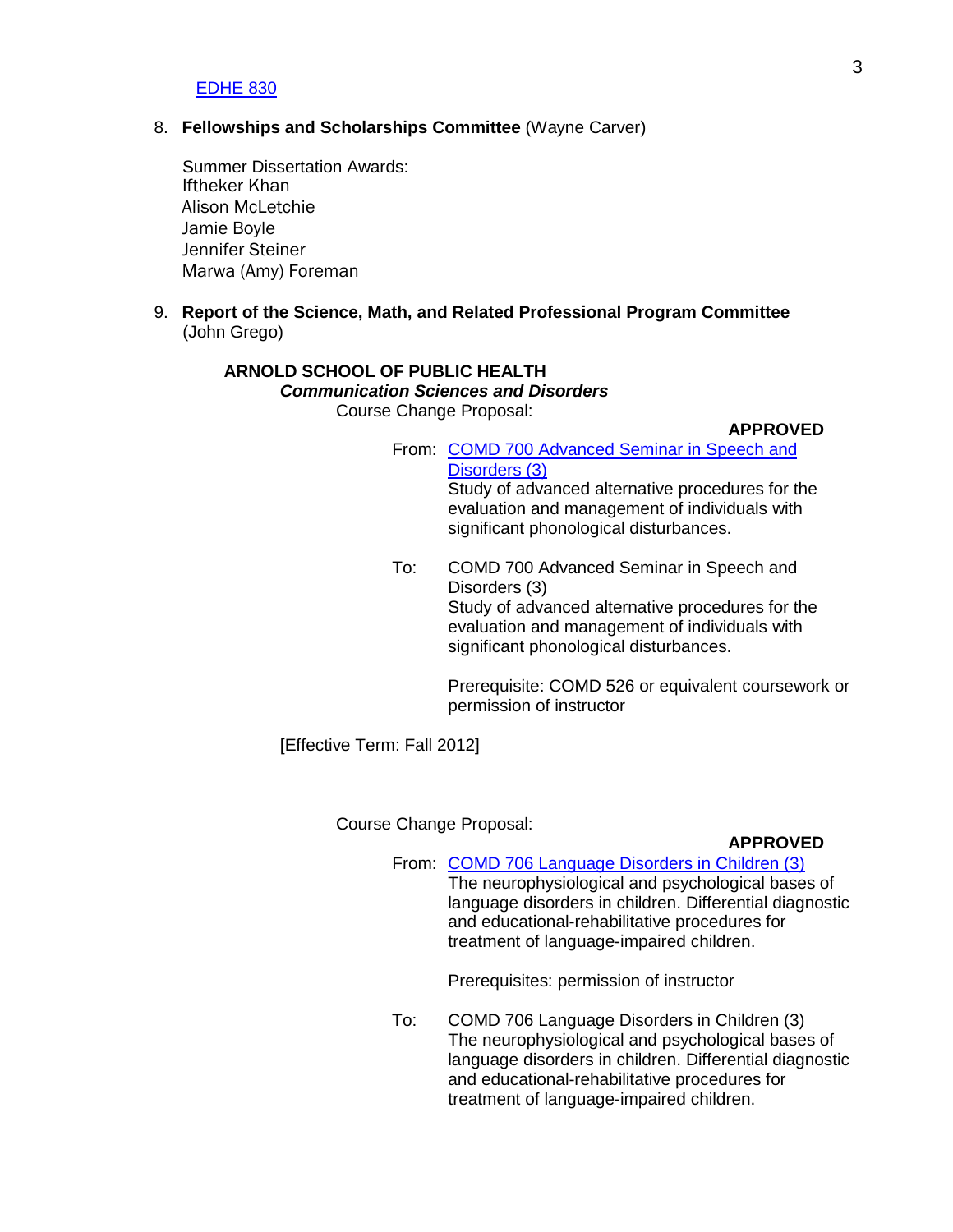[Effective Term: Fall 2012]

New Course Proposal/Distance Education Delivery Proposal: **APPROVED**

[COMD 750 Introduction to Audiology and Aural Habilitation \(3\)](http://app.gradschool.sc.edu/includes/filedownload-public.asp?location=E:\GMS\GRADCOUNCIL\2011\NCPCOMD750_201241_Redacted.pdf&file_name=NCPCOMD750_201241_Redacted.pdf) Basic anatomy and psycho-physics of hearing, pathologies of hearing loss, introduction to identification procedures including hearing screening and pure-tone audiometry, impact of hearing loss on preschool and school-aged children, and educational, psychological, and medical aspects of auditory habilitation.

Prerequisite: COMD 507 and COMD 504 or permission of instructor

[Effective Term: Fall 2012]

## 10. **Report of the Humanities, Social Sciences, Education, and Related Professional Programs Committee** (Deborah Brosdahl)

## **MOORE SCHOOL OF BUSINESS**

New Course Proposal:

**APPROVED**

[BADM 790 Special Topics in Business \(1-6 variable\)](http://app.gradschool.sc.edu/includes/filedownload-public.asp?location=E:\GMS\GRADCOUNCIL\2011\NCPBADM790_201241.pdf&file_name=NCPBADM790_201241.pdf) Analysis of current topics, issues, and practices in business. May be repeated as content varies by title and suffix for a maximum of 9 credit hours per program of study.

[Effective Term: Fall 2012]

New Course Proposal:

**APPROVED**

[IBUS 708 International Business Legal Environments \(3\)](http://app.gradschool.sc.edu/includes/filedownload-public.asp?location=E:\GMS\GRADCOUNCIL\2011\NCPIBUS708_201241.pdf&file_name=NCPIBUS708_201241.pdf) Practical knowledge and skills to operate effectively and avoid unexpected losses when doing business in international markets under a foreign legal system.

[Effective Term: Fall 2012]

**\*NOTE: Council agreed that Dr. Zimmerman waive the thirty day effective date for proposals so the proposals make the Graduate Bulletin deadline.**

11. **Report of the Petitions and Appeals Committee** (Rhonda Jeffries)

No report

12. **Other Committee Reports**